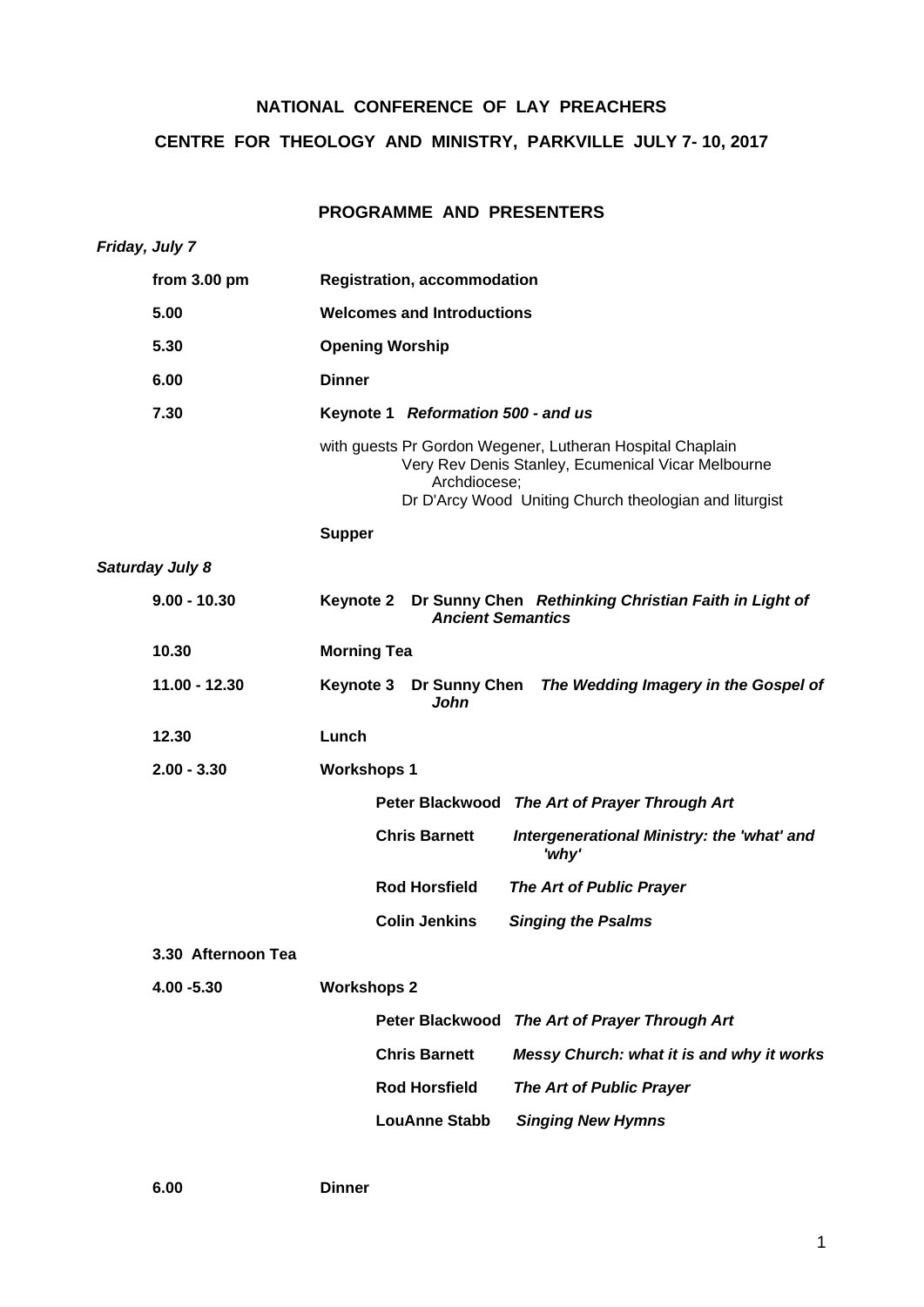*Sunday July 9* 

| 9.00               | Conference Service with Communion at the CTM                                                                         |
|--------------------|----------------------------------------------------------------------------------------------------------------------|
| 10.30              | <b>Morning Tea</b>                                                                                                   |
| 11.00-12.15        | Keynote 4 Dr Paul Forgasz Recovering the World of Jesus the<br>Jew: the quest for the historical Jesus               |
| 12.30<br>Lunch     |                                                                                                                      |
| $2.00 - 3.15$      | Keynote 4 continued Dr Paul Forgasz Recovering the World of<br><b>Jesus the Jew</b>                                  |
| 3.15               | Free time, including Afternoon Tea<br><b>Sydney Road or Lygon Street walks</b><br><b>Melbourne General Cemetery?</b> |
| 5.30               | National Meeting of Lay Preachers - Max Howland, President of the<br><b>National Lay Preachers' Committee</b>        |
| 6.30 Dinner<br>and | Dr Avril Hannah-Jones<br><b>Geek Worship</b>                                                                         |
|                    | <b>Supper</b>                                                                                                        |

# *Monday July 10*

| $9.00 - 11.30$     | Keynote 5 Dr Jenny Byrnes Faith and Brain Matters |  |
|--------------------|---------------------------------------------------|--|
| <b>Morning Tea</b> | <b>Included</b>                                   |  |
| 12.00-12.30        | <b>Closing Worship</b>                            |  |
| 12.30              | <b>Lunch and Departures</b>                       |  |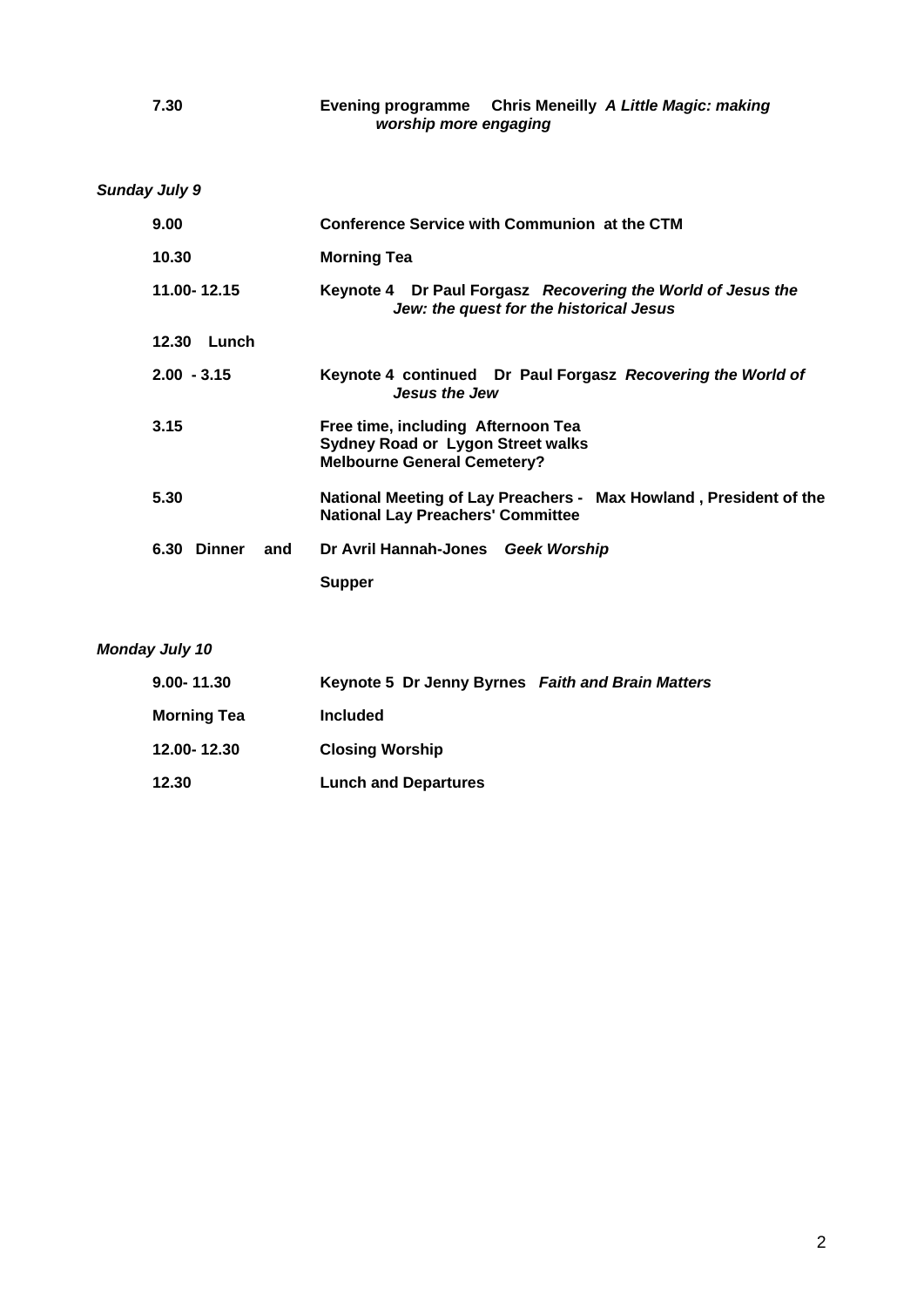# **CONFERENCE KEYNOTE PRESENTERS**



#### **Jenny Byrnes Faith and Brain Matters**

Jenny is an ordained minister and has worked in congregational and educational settings.

Her passion is for vibrant and healthy leadership across the Church. Jenny is currently Executive Director of the Centre for Theology and Ministry within the VicTas Synod. Jenny is a life-long learner always looking for new insights and perspectives to grow her own and others' faith and discipleship.

#### **Sunny Chen Rethinking Christian Faith in Light of Ancient Semantics**

#### **The Wedding Imagery in the Gospel of John**



Sunny was a secondary school teacher in Hong Kong before completing his masters' degree in theology in the USA. He came to Australia in 1998 and, later, was ordained as a Uniting Church minister.

## **Paul Forgasz Recovering the World of Jesus the Jew: the Quest for the Historical Jesus**

Paul is an associate of the Australian Centre for Jewish Civilization at Monash University where he lectured in biblical, as well as medieval and modern Jewish history, for almost two decades. He also taught about leadership in the university's Faculty of Education. In a previous life he was headmaster of the secondary school campus of Mount Scopus College. Paul is semi-retired.

#### **Avril Hannah-Jones Geek Worship**

Avril Hannah-Jones is a Minister at Williamstown Uniting Church. Previously she served four Uniting Churches in the Macedon Ranges. Prior to that placement Avril lived for six months as part of the World Council of Churches' International, ecumenical community at the Chateau de Bossey, outside Geneva. In 2011 comedian Adam Hills made fun of Avril on national television and as a result the Church of Latter-Day Geeks was born.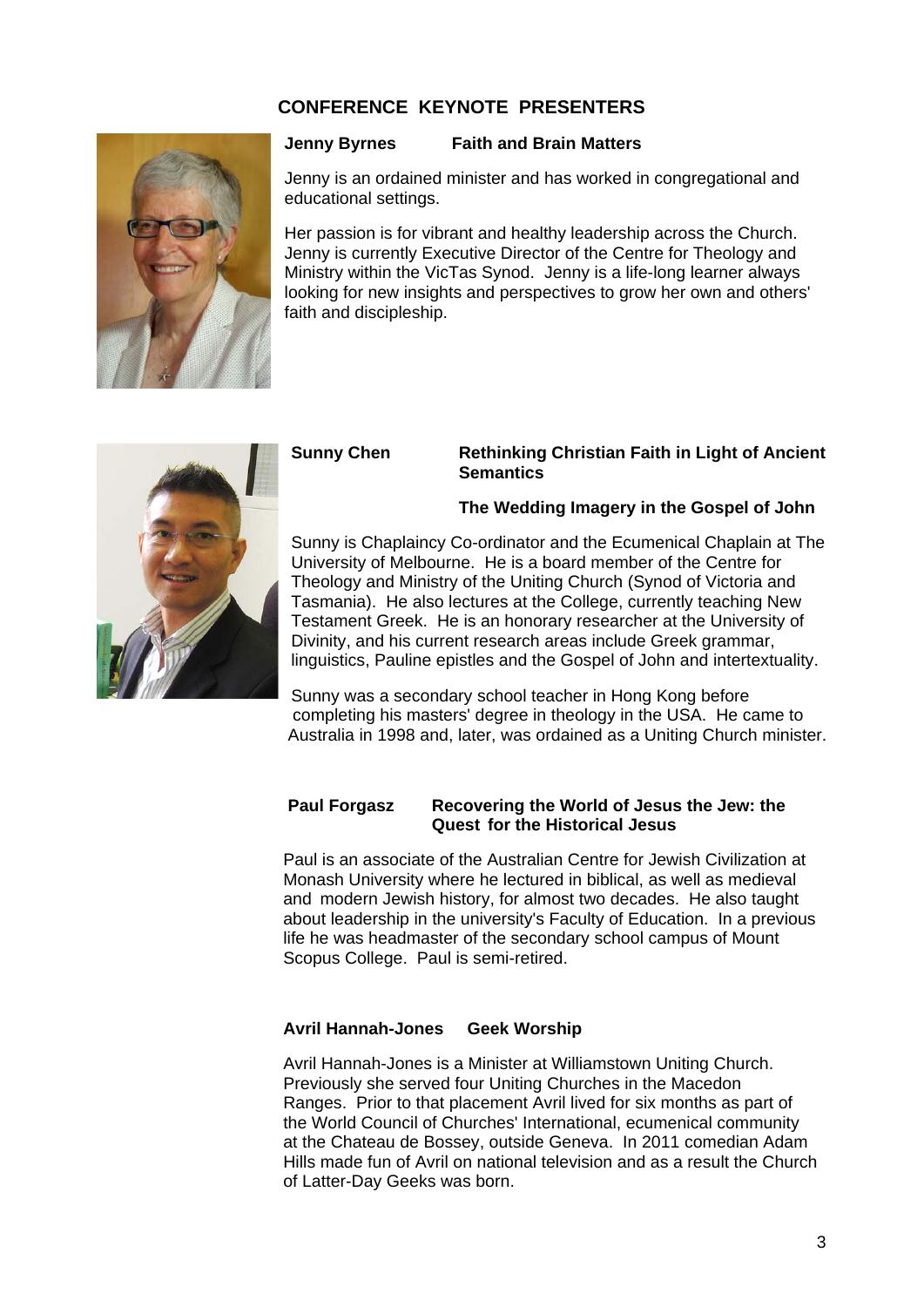## **Chris Meneilly** *A Little Magic: making worship more engaging*

Chris Meneilly is an ordained minister in the Southern Mornington Peninsula Parish of the Uniting Church. He studied in Fiji for ordination in the Methodist Church and was ordained there. Chris was a minister in the Indian Division of the Methodist Church in Fiji and retains strong links with Fiji. His interests include designing liturgical stoles. Chris and his wife Eseta designed and made stoles for the national gathering of the Fiji Methodist Church. Some of their stoles have been displayed in the Immigration Museum.

#### **Denis Stanley** *Reformation 500 - and Us*



The Very Rev Denis Stanley EV is Rector of the Catholic Theological College, Corpus Christi College where he is a member of the Department of Systematic Theology. He lectures on ecumenism. He was appointed Episcopal Vicar for Ecumenism and Inter-faith Relations. Denis' qualifications include the Licentiate in Sacred Theology from the Pontifical University of St Thomas Aquinas (Angelicum) in Rome. Denis' current research interests are Reformation History, Ecumenism and Liturgy. He is a Catholic representative to, and previous president of, the Victorian Council of Churches.

## **Gordon Wegener** *Reformation 500 - and Us*

Gordon Wegener is an ordained minister of the Lutheran Church. He is on the staff of the Victorian District Office as Pastor for Service and Witness, and District Hospital Chaplain. He is an accredited Pastoral Supervisor with the Australasian Association of Supervision and provides Pastoral Supervision for those engaged in ministry. Gordon has served for many years as the Lutheran representative to the Standing Committee of the Victorian Council of Churches.

## **D'Arcy Wood** *Reformation 500 - and Us*

D'Arcy Wood is an ordained minister who lectured in theology and Liturgy at Parkin-Wesley College, Adelaide. He was Moderator of the Synod of South Australia and, later, President of the Uniting Church 1991-94. A staff member of the Australian Council of Churches, D'Arcy was a member of the WCC commission on Orthodox participation in the WCC. D'Arcy was very involved in the movement towards Union, being secretary of the committee. He also helped develop the consensus decision-making process. One of D'Arcy's long-term involvements has been as member of the Australian Hymnbook Committee, which published *Together in Song*. He received the Percy Jones Award for outstanding service to liturgical music. Perhaps his most unusual activity was in the crowning of Tupou Vl as King of Tonga in 2015.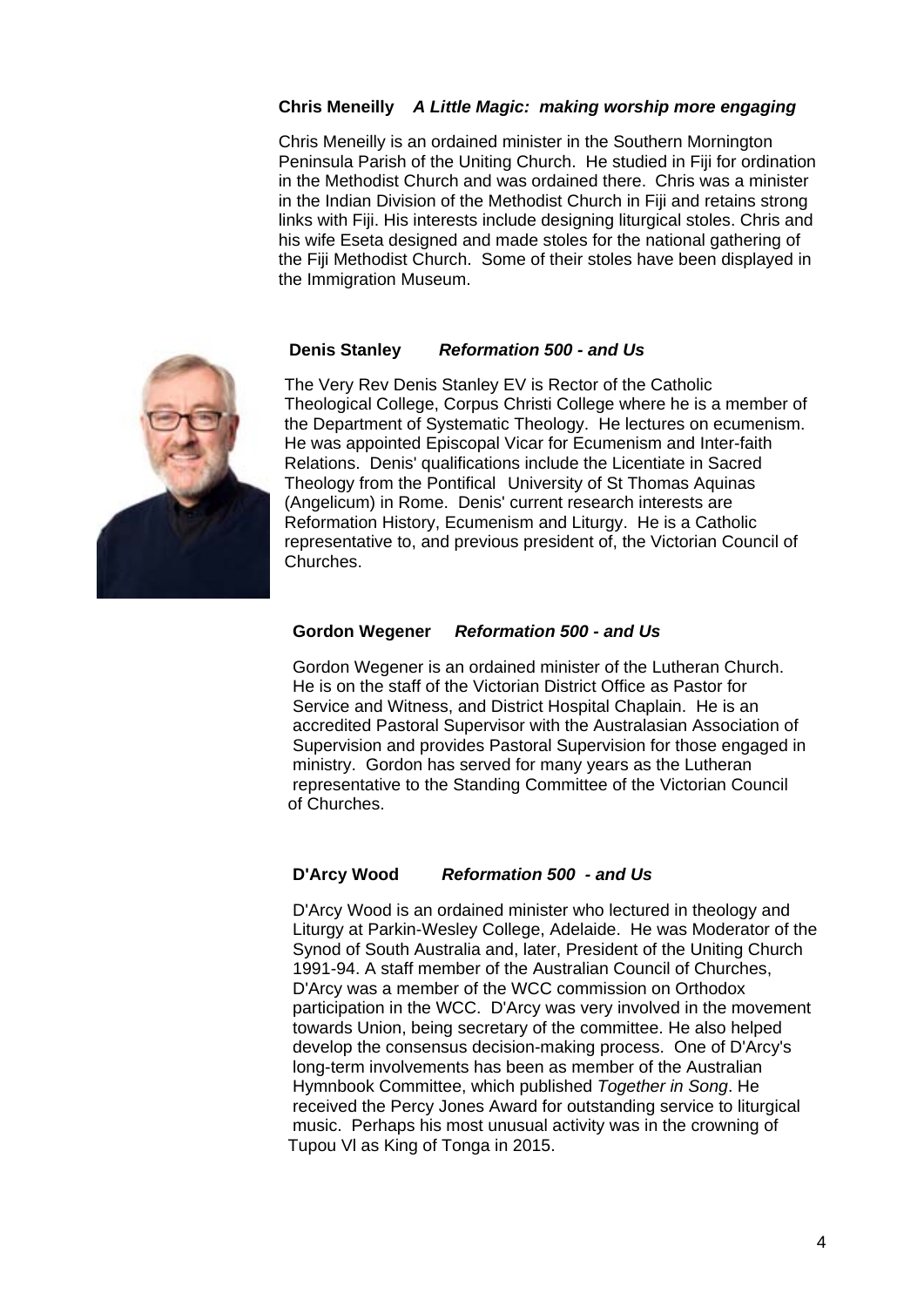## **WORKSHOP PRESENTERS**



#### **Chris Barnett** *Intergenerational Ministry: the 'what' and 'why'*

Chris is the Children's and Families' MInistry Co-ordinator for the Uniting Church in Victoria and Tasmania. Working out of the Centre for Theology and Ministry, Chris' role includes working with congregations to develop, resource and support effective children's and families' ministry. Chris has a long history of ecumenical involvement. He currently serves as Chairperson of the Victorian Council of Christian Education and of the Victorian Children's Ministry Network. He is an executive member of the Christian Playgroup Network and a longterm Scripture Union Volunteer.

## **Chris Barnett** *Messy Church: what it is and why it works*



#### **Peter Blackwood** *The Art of Prayer Through Art*

Peter Blackwood is a retired minister who has painted icons since 2003, learning from Rob Gallacher and, more recently, from Philip Davydov and Olga Shalamova (St Petersburg). He is currently co-ordinator of the Uniting Church Icon Schools where he teaches artists to paint their first icons, and curates icon exhibitions. A current project is to paint 130 icons of saints and people of faith in the Uniting Church's list of Other Commemorations.

 The session will examine the use of icons as liturgical art in the Eastern Churches and explore possibilities for allowing icons into Protestant worship.



# **Rod Horsfield** *The Art of Public Prayer*

Rod is a retired Minister of the Word. He was Director of Continuing Education for Ministry and Principal of Otira College, Melbourne, for ten years and a Past Moderator of the Synod of Victoria and Tasmania. He has taught worship and preaching to Lay Preachers through the CTM. He is involved in the Banyule Network, developing new forms of congregation for mission. Rod is passionate about Christian communities, worship and people living as credible witnesses to the gospel. He is a keen cyclist, former bee-keeper, and writer of poetry, hymns and prayers.